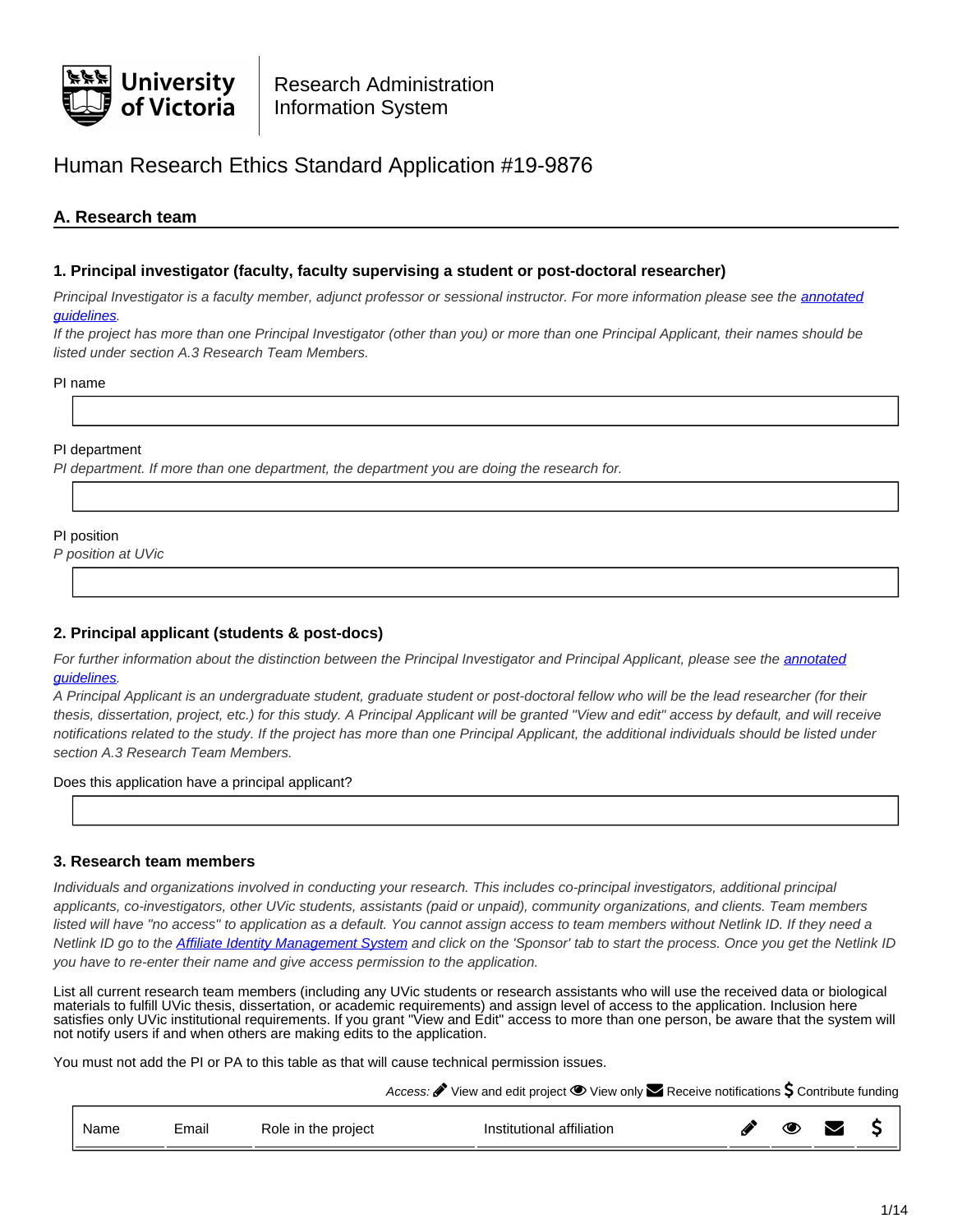# **B. Project information**

### 1. Project title

Title for your research project. You may not submit two applications with the same title.

### 2. Anticipated duration of the project

#### a. Anticipated start date for recruitment/data collection

The approximate start date to begin recruitment and data collection for your project should take into account the time it will take to complete and submit this application form and the period of four to six weeks required for ethical review. It is a violation of University of Victoria policy to begin recruitment and data collection before receiving HREB ethics approval.

#### b. Anticipated end date for your research project

An approximate end date for recruitment and data collection.

3. Is this application linked to one that has been recently submitted to the UVic Human Research Ethics Board?

### 4. Geographic location(s) of the study

5. Keywords to categorize your research

| ______ | ______ | ______ | ______ |
|--------|--------|--------|--------|

# **C. Project funding**

1. Have you and/or research team members (their names must be listed under section A. Research team) applied for or been awarded funding for this project?

This information is used to permit the release of funds and to ensure proper reporting of research ethics approval to funding agencies. Please ensure the information is this table is corrected.

If "Yes", complete the following

| Fundina   | Institution holding | Exact title used in funding | Account | ⊢undina | Comments |
|-----------|---------------------|-----------------------------|---------|---------|----------|
| source(s) | tunds               | application                 | holder  | status  |          |

2. Will this project receive funding from the US National Institute of Health (NIH)?

3. If you are a faculty member and have indicated above that you have applied for external funding, have you submitted a Research Application Summary Form to the Grants or Contracts unit in the Office of Research Services? You must submit a research application summary form to the grants or contracts office every time you apply for external funding. Provide explanation, if you haven't done so.

If "No", for each entry on the funding table above, please explain why, as this is a requirement of the Office of Research Services We may not be able to process your ethics application until this has been addressed. Please contact the UVic Research Ethics liaison at ethics@uvic.ca or (250) 472-4545.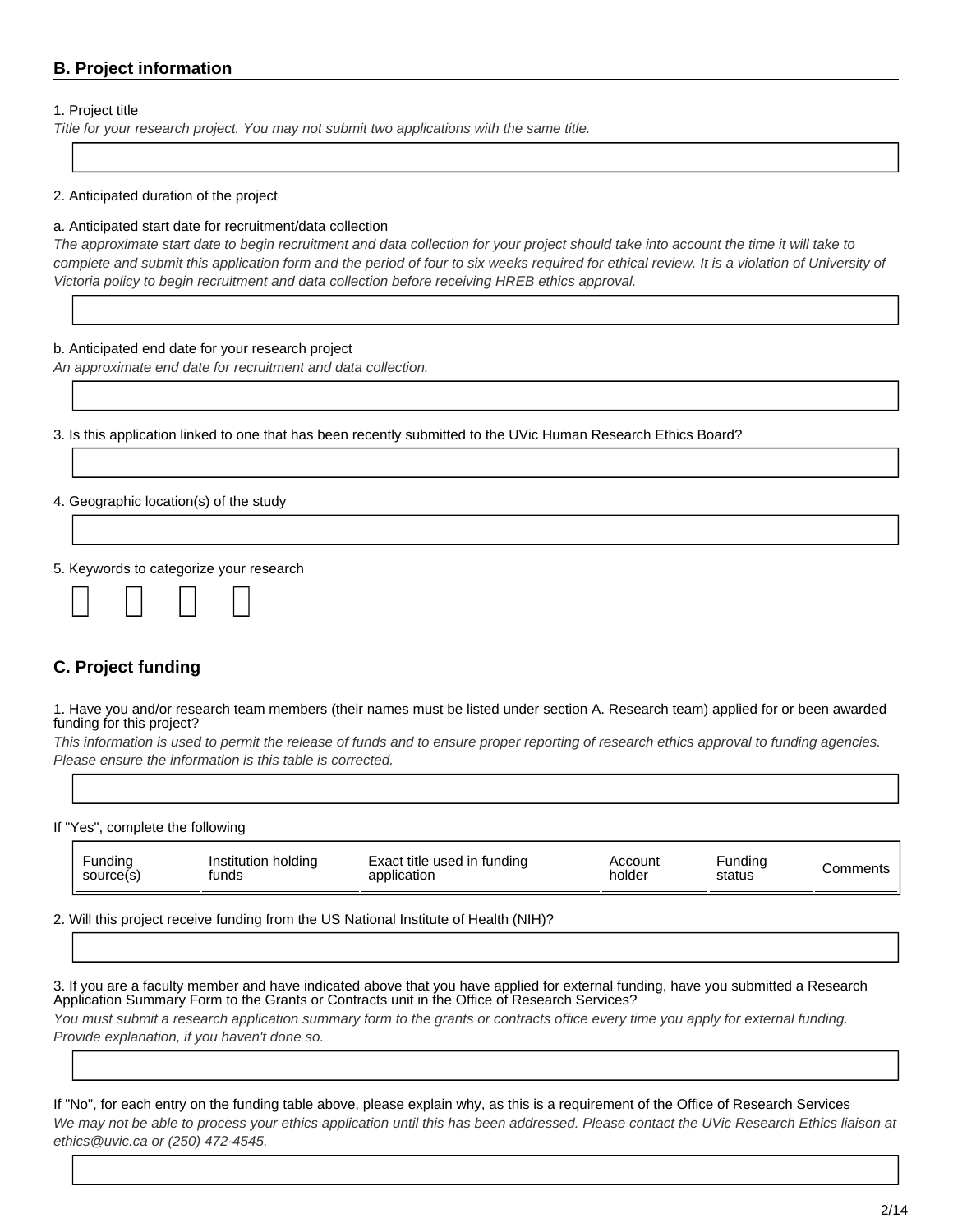# **D. Multi-jurisdictional research**

1. Does the proposed research require Research Ethics Board (REB) approval from one (or more) of the institutions that are part of Research Ethics BC (REBC), listed below? If your answer is 'yes' or you are unsure, please STOP completing this form and contact HRE office as soon as possible.

Effective January 1, 2019, research ethics applications for all studies that involve UVic and one or more institutions listed below, must be submitted through the Provincial Research Ethics Platform [\(PREP\)]( https://researchethicsbc.ca/apply-for-ethics-review/), and can no longer be submitted through UVic-RAIS. If your study involves one or more institutions listed below, please contact HRE office ethics@uvic.ca, 250-472-4321 or 250-472-4545 for more information, before proceeding with the rest of the application.

Harmonization (a single coordinated review with the other institution(s) listed) may apply if you will be conducting research under the auspices of any of the institutions listed (involving staff, patients, health records, sites and/or recruitment through their sites, including recruitment via poster placement), as well as when members of your research team consist of faculty, staff and students from the BC institution(s) listed below. Please check with UVic HRE office if you are not sure whether your study will need to go through harmonized review.

a. If you answered "yes" to question D.1, please check all the REBC research ethics boards involved in this research

- University of Northern British Columbia
- University of British Columbia Clinical Research Ethics Board (CREB)
- University of British Columbia Behavioural Research Ethics Boar (BREB)
- University of British Columbia Okanagan
- $\Box$  BC Cancer Agency
- □ Children's and Women's Hospital
- □ Providence Health Care
- □ Simon Fraser University
- Island Health
- □ Fraser Health
- □ Interior Health
- □ Northern Health
- □ Vancouver Coastal Health
- $\Box$  First Nations Health Authority
- $\Box$  British Columbia Institute of Technology
- $\Box$  Thompson Rivers University
- □ Langara College

2. Does the proposed research require Research Ethics Board (REB) approval from other ethics board(s) not part of REBC?

If you answered "Yes" to question D.1 please STOP completing this form and contact HRE office ethics@uvic.ca, 250-472-4321 or 250-472-4545 as soon as possible.

 $\Box$  Recruiting Participants

 $\Box$  Collecting data

<sup>3.</sup> If you have answered "yes" to question D.1 and/or D.2 above, please indicate your role in multi-jurisdictional research project (Check all that apply)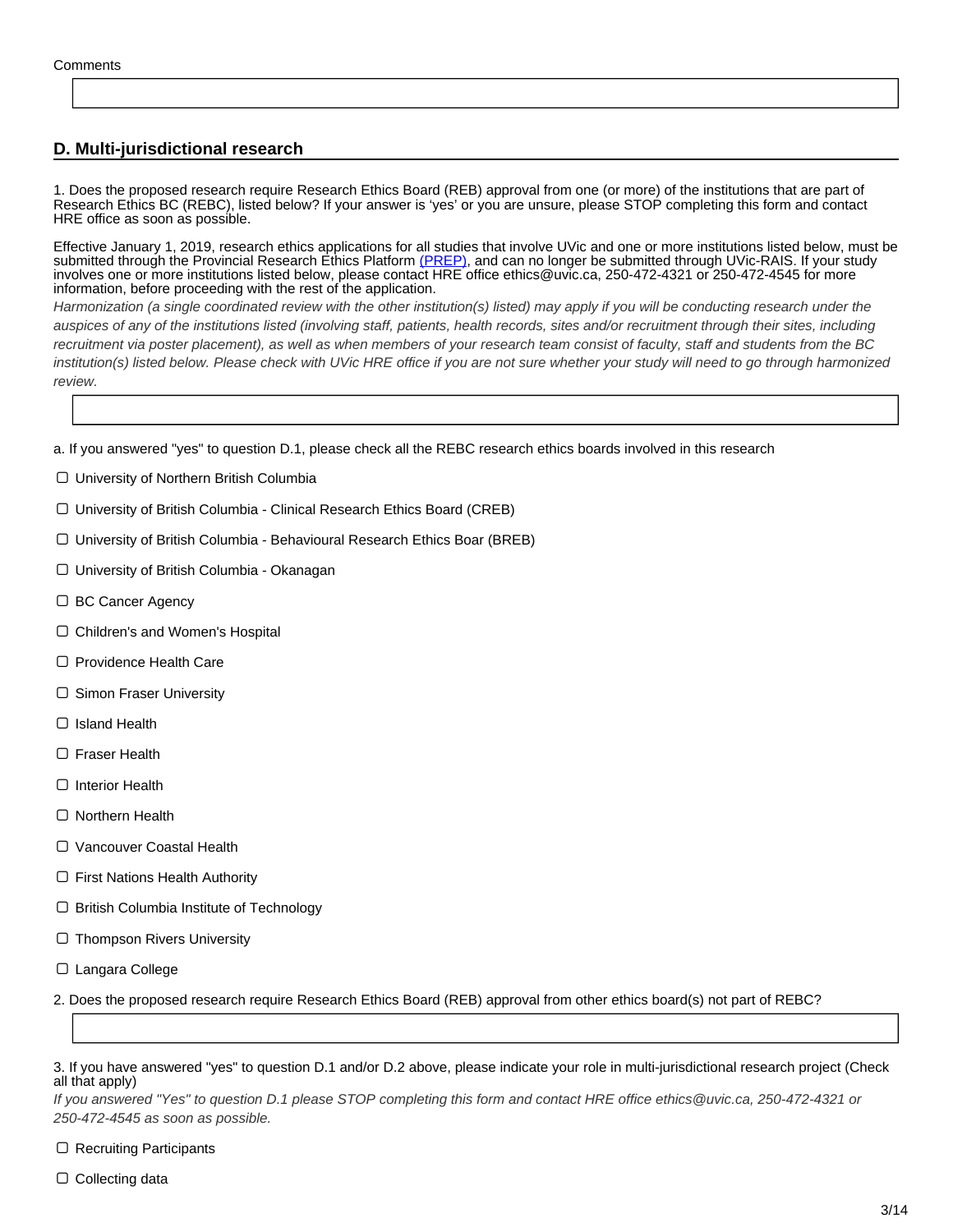Analyzing data (with or without identifiers collected by you and/or your UVic research team members)

Analyzing data that contain identifiers: data to be collected by non-UVic research team members as outlined in this application

 Analyzing data that does not contain identifiers: data to be collected by non-UVic research team members as outlined in this application

 $\Box$  Dissemination of results via publications, reports, conferences, internet, etc.

 $\Box$  Other

4. Additional information

### **E. Other approvals and consultations**

1. If additional request(s) for permission/approval are required please complete the section below (check all that apply)

| Other approvals and consultations                                                                                                                                        | Yes.<br>approval<br>uploaded | Yes. will<br>provide as<br>received | No<br>approval<br>required |
|--------------------------------------------------------------------------------------------------------------------------------------------------------------------------|------------------------------|-------------------------------------|----------------------------|
| a. School district, superintendent, principal, teacher                                                                                                                   |                              |                                     |                            |
| b. Health authorities outside BC involving staff, patients, health records, sites and/or<br>recruitment through their sites (including recruitment via poster placement) |                              |                                     |                            |
| c. Other regional government authority                                                                                                                                   |                              |                                     |                            |
| d. Community group (e.g. formal organization, informal collective)                                                                                                       |                              |                                     |                            |
| e. UVic Biosafety Committee approval                                                                                                                                     |                              |                                     |                            |
| f. Other approval                                                                                                                                                        |                              |                                     |                            |

Please upload proof of having made request(s) for permission or any permission/approval documents that you received. Please forward approvals upon receiving them. Be assured that ethics approval may be granted prior to receipt of external approvals.

**Comments** 

### **F. Scholarly review**

- 1. What type of scholarly review has this research project undergone?
- External peer review (e.g. granting agency)
- $\Box$  Supervisory committee or supervisor required for all student research projects
- □ None

 $\Box$  Other

### **G. Researcher(s) qualifications**

1. In light of your research methods, the nature of the research, and the characteristics of the participants, what training, qualifications, or personal experiences do the principal investigator, the principal applicant, and/or your research team members have?

E.g. research methods course, language proficiency, committee experience, training on the equipment to be used.

### **H. Research Involving the First Nations, Inuit and Métis Peoples of Canada**

The [TCPS2 \(chapter 9\)](http://www.pre.ethics.gc.ca/eng/tcps2-eptc2_2018_chapter9-chapitre9.html) is designed to serve as a framework for the ethical conduct of research involving Aboriginal (including First Nations, Inuit and Métis) or Indigenous peoples, regardless of where they reside or whether or not their names appear on an official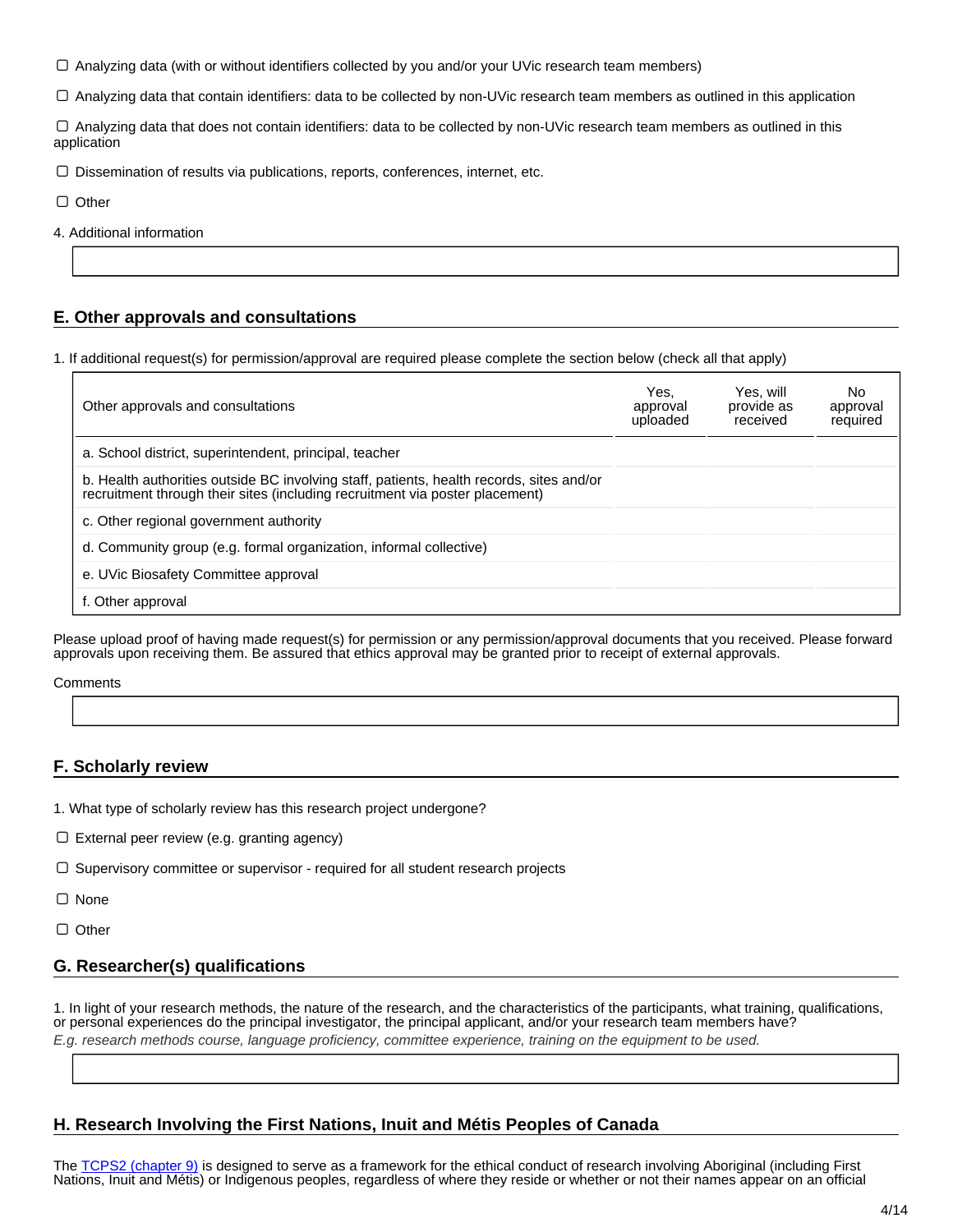Nations, Inuit and Métis) or Indigenous peoples, regardless of where they reside or whether or not their names appear on an official register. Its purpose is to ensure, to the extent possible, that research involving Indigenous peoples is premised on respectful relationships and encourages collaboration and engagement between researchers and participants.

This Policy acknowledges the role of the community in shaping the conduct of research that affects First Nations, Inuit, and Métis peoples. The nature and extent of community engagement should be determined through discussion with, and under the advisement of, the relevant community, taking into account relevant characteristics and protocols and the nature of the research.

The [University of Victoria Indigenous Plan](https://www.uvic.ca/vpacademic/assets/docs/indigenousacademicplan/IndigenousPlan_Final.pdf) recognizes that research with Indigenous communities or involving Indigenous peoples must be conducted in a respectful and culturally appropriate manner, following protocols regarding entering community sites, engaging with communities, Elders and Knowledge Keepers, acknowledging cultural knowledge and cultural property, and disseminating research findings.

1. Conditions of the research

a. Will you be conducting research that is situated on any of the following kinds of lands or waterways: First Nation reserves, Indigenous settlements, Indigenous lands under self-government agreements, territories with Indigenous land claims agreements, or other lands designated by Federal, Provincial, or local governments as Indigenous territory?

b. Do any of the criteria for participation include belonging to an Indigenous nation, community, group of communities, or organization, including urban Indigenous populations?

c. Does the research seek input from participants regarding Indigenous cultural heritage, cultural practices, artifacts, Indigenous or traditional knowledges, or distinct characteristics of Indigenous experience or reality?

d. Will Indigenous identity or membership in an Indigenous community or group (e.g. Métis Nation) be used as a variable for the purposes of analysis?

e. Will the results of the research make specific reference to Indigenous communities, homelands and/or waterways, peoples, languages, histories or cultures?

#### 2. Indigenous engagement

a. Processes and protocols for engagement differ across communities, organizations, committees, and groups, as well as across different research contexts. Describe the process that you have followed with respect to Indigenous engagement. Include any documentation of collaboration (e.g. formal research agreement, letter of approval, email communications, advisory committee, mentorship, etc.) and the role or position of those consulted (e.g. Elder, Knowledge Holder, governing body, Chief, etc.), including their names, if appropriate.

b. Explain how Indigenous community members will be meaningfully involved throughout the research process, from research design to knowledge sharing. Outline the plan, as developed with the community, for the outcomes of the research, including research data ownership, sharing, storage, and governance.

Outline the plan, as developed with the community, for the outcomes of the research, including research data ownership, sharing, storage, and governance.

c. If you have answered "yes" to any of the questions in H.1 but have not yet engaged with the community, committee, organization, or group, please explain why not and outline how you plan to conduct a study that respects Indigenous communities and participants in the absence of prior engagement.

3. Comments

**I. International research**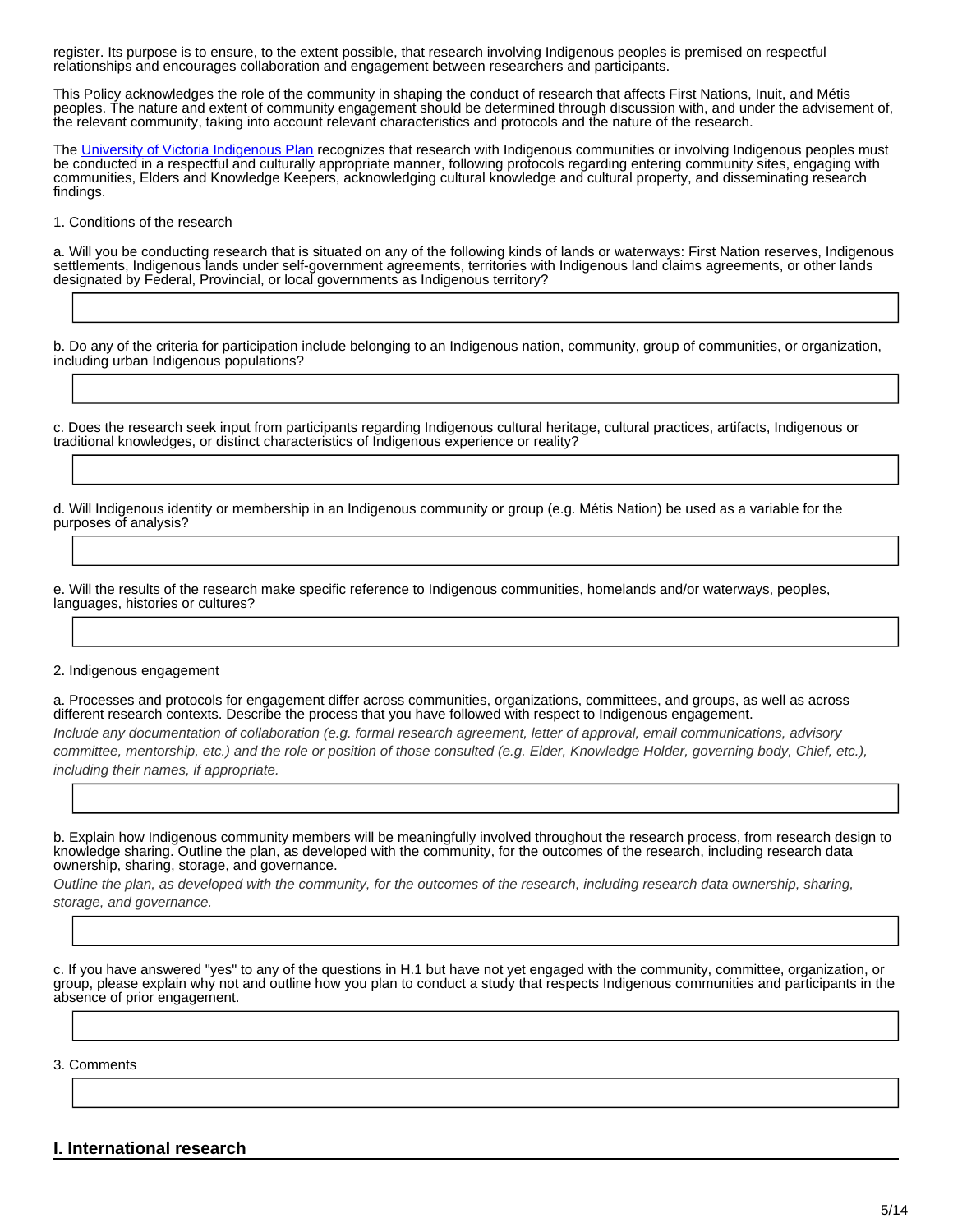If "Yes", describe how the laws, customs and regulations of the host country will be addressed

Consider research Visas, local Institutional Research Ethics Board requirements, etc.

# **J. Description of research project**

1. Briefly describe in non-technical language

a. The research objective(s) and question(s)

b. The importance and contributions of the research

c. If applicable, provide background information or details that will enable the Research Ethics Board to understand the context of the study when reviewing the application

# **K. Recruitment**

### **1. Participant details**

Provide details of your participants

a. Briefly describe the target population(s) for recruitment Ensure that all participant groups are identified (e.g. group 1 - teacher, group 2 - administrators, group 3 - parents).

b. Why is each population or group of interest?

c. What are the salient characteristics of the participants for your study (e.g. age, gender, ethnicity, class, position, etc.)? List all inclusion and exclusion criteria you are using.

d. What is the desired number of participants for each group?

### **2. Recruitment and process**

Provide details of your recruitment process

### a. List all source for information used to contact potential participants

E.g. personal contacts, listserves, publicly available contact information, etc. Clarify which sources will be used for which participant groups.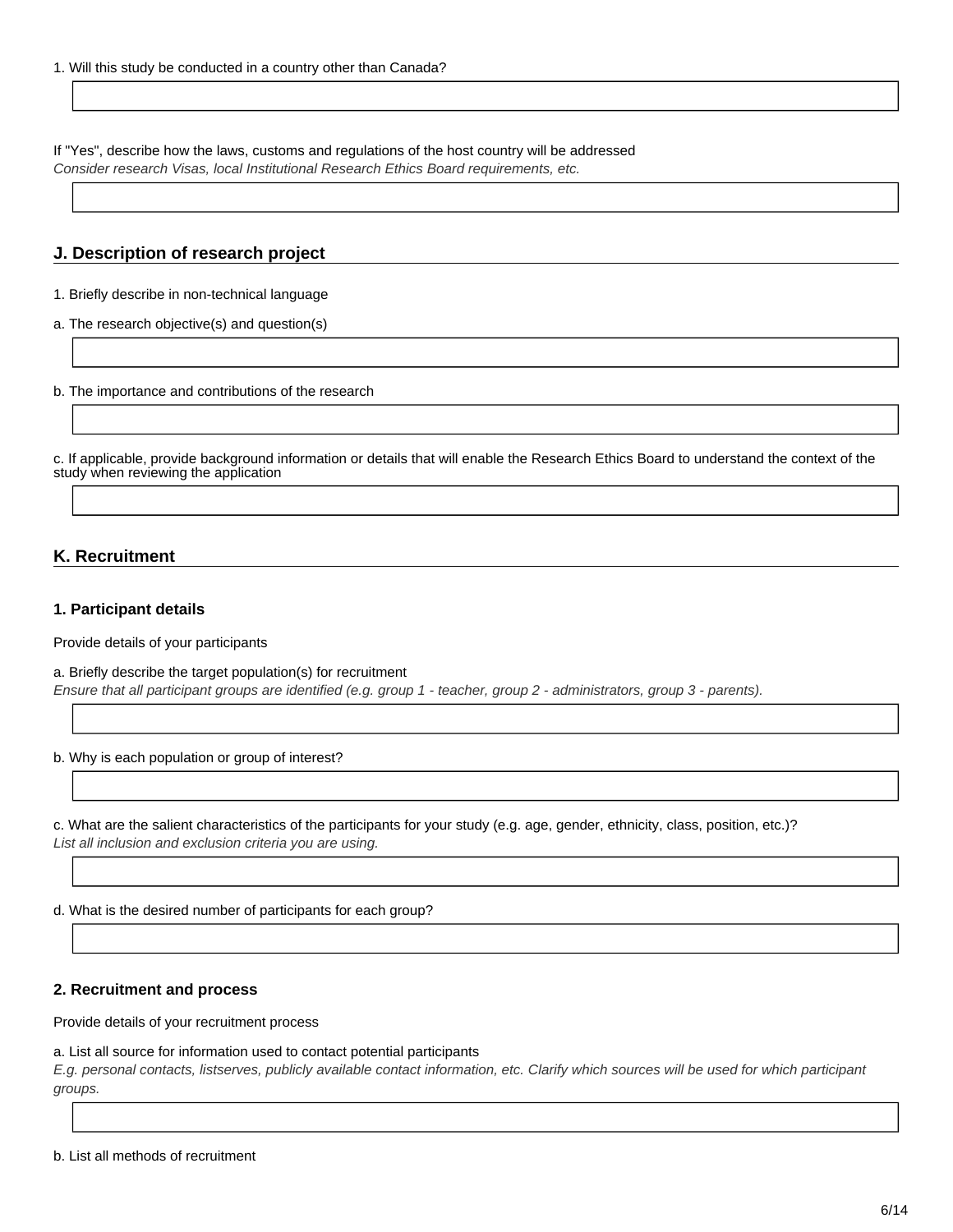E.g. in-person, by telephone, letter, snowball sampling, word-of-mouth, advertisement, etc. If you will be using "snowball" sampling, clarify how this will proceed (i.e. will participants be asked to pass on your study information to other potential participants?). Clarify which methods will be used for which participant groups.

c. If you will be using personal and/or private contact information to contact potential paticipants (as stated above), have the potential participants given permission for this, or will you use a neutral third party to assist you with recruitment? Note that this is not a concern when public and/or business contact information is used.

#### d. Who will recruit/contact participants?

E.g. researcher, assistant, third party, etc. Clarify this for each participant group.

e. List and explain any relationship between the members of the research team (including third party recruiters or sponsors/clients of the research) and the participant(s) (e.g. acquaintances, colleagues)

Complete section 3 (Power relationship) if there is potential for a power relationship or a perceived power relationship (e.g. instructor-student, manager-employee, etc.). If you have a close relationship with potential participants (e.g. family member, friend, close colleague, etc.) clarify the safeguards that you will put in place to mitigate any potential pressure to participate.

f. In chronological order (if possible) describe the steps in the recruitment process

Include how you will screen potential participants, where applicable. Consider where in the process permission of other bodies may be required.

### Please upload all the supporting documents relevant to the recruitment methods identified in this section

Examples of supporting documents: email recruitment script, poster, invitation letter, etc. Where draft versions are uploaded please ensure that final versions are submitted when available. If final versions differ significantly after you have obtained research ethics approval, you will need to submit a Request for Amendment.

### **3. Power relationship (dual-role and power-over)**

If you are completing this section, please refer to the guidelines for ethics in dual-role research for teachers and other practitioners and the **TCPS2**, [article 3.1](http://www.pre.ethics.gc.ca/eng/tcps2-eptc2_2018_chapter3-chapitre3.html) and [article 7.4.](http://www.pre.ethics.gc.ca/eng/tcps2-eptc2_2018_chapter7-chapitre7.html)

Are you or any of your co-researchers in any way in a power relationship, including dual-roles, that could influence the voluntariness of a participant's consent? Could you or any of your co-researchers potentially be perceived to be in a power relationship by potential participants?

Examples of "power relationships" include teachers-students, therapists-clients, supervisors-employees and possibly researcher-relative or researcher-close-friend where elements of trust or dependency could result in undue influence.

### **L. Data collection methods**

### **1. Data collection methods**

Use the following sections in ways best suited to explain your project. If you have more than one participant group, be sure to explain which participant group(s) will be involved in which activity/activities or method(s).

a. Which of the following methods will be used to collect data? Check all that apply

- $\Box$  i) Interviewing participants
- $\Box$  ii) Administering a questionnaire or survey
- $\Box$  iii) Administering a computerized task (describe in section L.1b and/or upload documents)
- $\Box$  iv) Observing participants. In section L.1b describe who and what will be observed. Include where observations will take place. If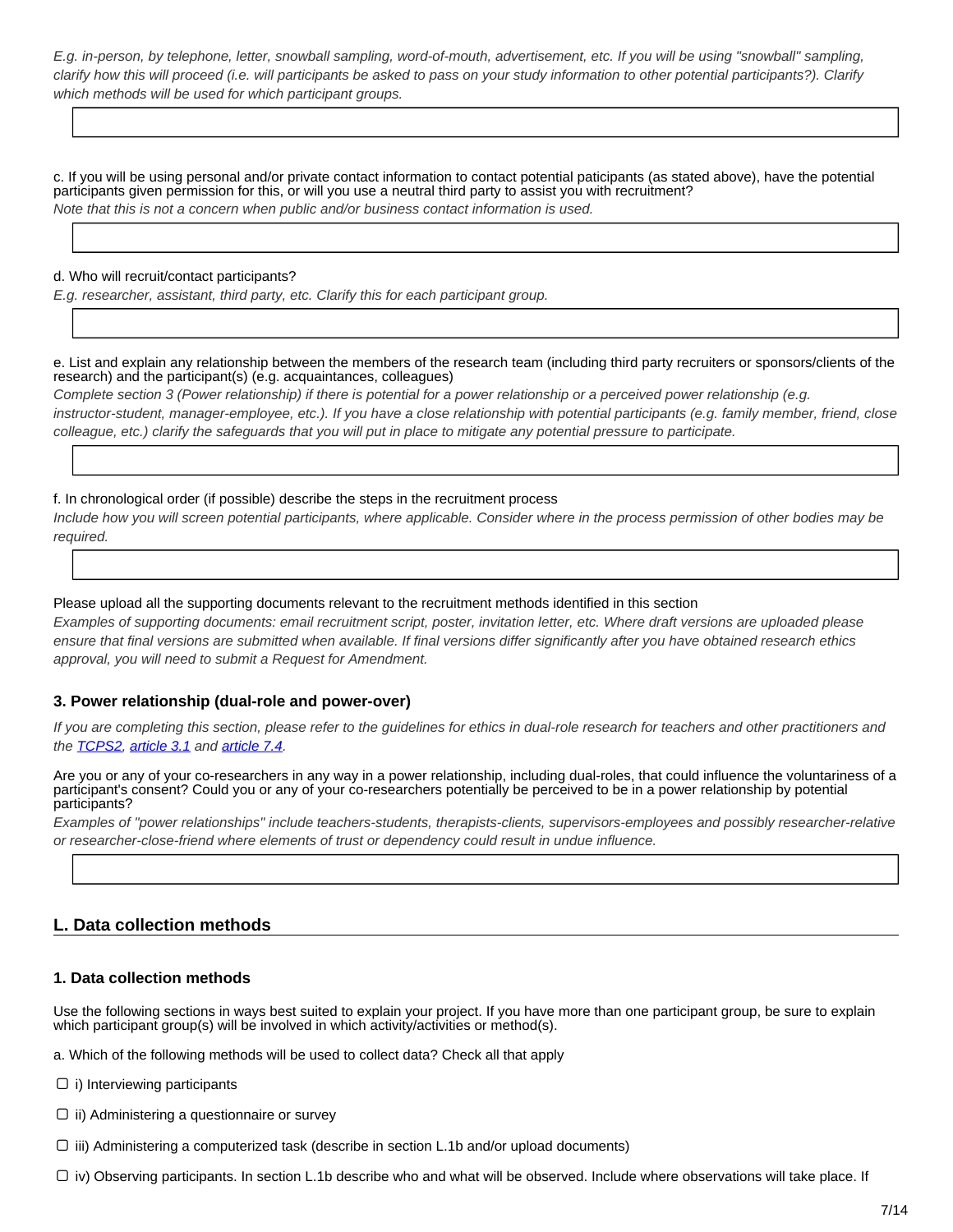applicable, upload an observational collection sheet for review.

### $\Box$  v) Recording of participants and data

Refers to information/data that was originally gathered for a purpose other than the proposed research and is now being considered for use in research (e.g. patient or school records, personal writings, lesson plans, etc.).

 $\Box$  vi) Using human samples (e.g. saliva, urine, blood, hair)

 $\Box$  vii) Using specialized equipment/machines (e.g. ultrasound, EEG, prototypes, etc.) or other (e.g. testing instruments that are not surveys or questionnaires)

 $\Box$  viii) Using other testing equipment not captured under other categories

E.g. artifacts, paintings, drawings, photos, slides, art, journals, writings, etc.

### $\Box$  ix) Collecting materials supplied by, or produced by, the participants

Refers to information/data that was originally gathered for a purpose other than the proposed research and is now being considered for use in research (e.g. patient or school records, personal writings, lesson plans, etc.).

### $\Box$  x) Analyzing secondary data or secondary use of data

□ xi) Other

### b. Provide a sequential description of the procedures/methods to be used in your research study

Be sure to provide details for all methods checked in section L.1. Clarify which procedures/methods will be used for each participant group. Indicate which methods, if any, will be conducted in a group setting. List all of the research instruments and interview/focus group questions, and append copies (if possible) or detailed descriptions of all instruments. If not yet finalized, provide drafts or sample items/questions.

### c. Where will participation take place for each data collection method/procedure?

Provide specific location (e.g. UVic classroom, private residence, participant's workplace). Clarify the locations for each participant group and/or each data collection method.

### d. For each method, and in total, how much time will be required of participants?

Clarify this for each participant group, each data collection method, and any other research related activities.

e. Will participation take place during participants' office work/hours or instructional time?

### **2. Data collection materials checklist**

Data collection methods checklist

- $\Box$  Standardized instrument
- □ Survey
- Questionnaire
- $\Box$  Interview and/or focus group questions
- $\Box$  Observation protocols
- $\Box$  Other

Please make sure that you have uploaded all the documents relevant to this section. Add any other documents that you think may be relevant to this section.

Where draft versions are appended please ensure that final versions are submitted when available. If final versions differ significantly after you have obtained research ethics approval, you will need to submit a Request for Modification.

### **M. Possible benefits, inconveniences, and risks of harm to participants**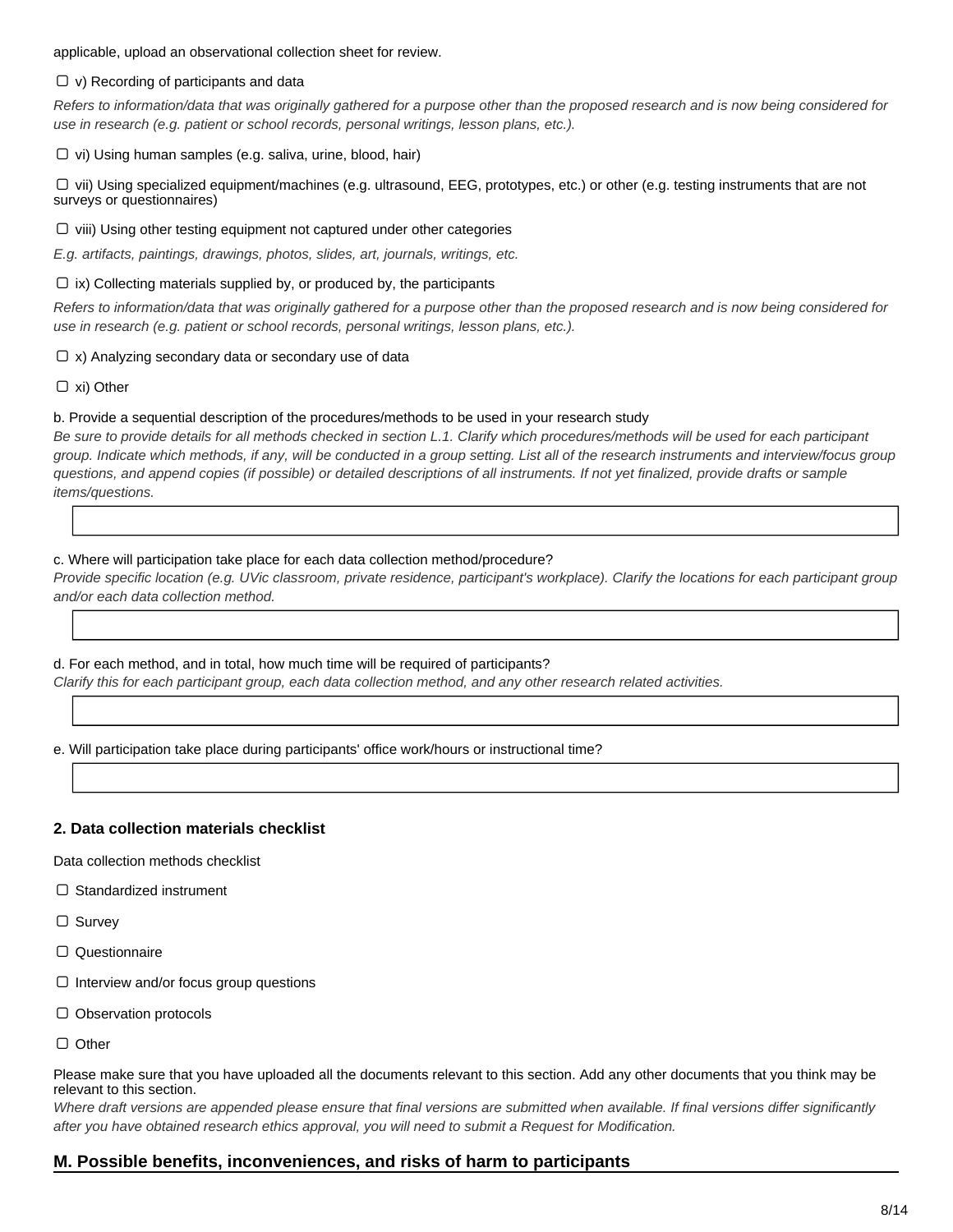### **1. Benefits**

Identify any potential or known benefits associated with participation and explain below Keep in mind that the anticipated benefits should outweigh any potential risks.

 $\Box$  To the participants

 $\Box$  To society

 $\Box$  To the state of knowledge

Please explain

### **2. Inconveniences**

Identify and describe any known or potential inconveniences to participants Consider all potential inconveniences, including total time devoted to the research.

### **3. Level of risk**

The **TCPS 2** [article 6.12](http://www.pre.ethics.gc.ca/eng/tcps2-eptc2_2018_chapter6-chapitre6.html) definition of "minimal risk research" is as follows: 'Research in which the probability and magnitude of possible harms implied by participation in the research is no greater than those encountered by the participant in those aspects of their everyday life that relate to the research.'

Based on this definition, do you believe your research qualifies as 'minimal risk research'?

Explain your answer with reference to the risks of the study and the vulnerability of the participants

### **4. Estimate of risks of harm**

| Potential risks of harm                                                                                  | Very unlikely | Possibly | Likely |
|----------------------------------------------------------------------------------------------------------|---------------|----------|--------|
| a. Emotional or psychological discomfort, such as feeling demeaned or<br>embarrassed due to the research |               |          |        |
| b. Fatigue or stress                                                                                     |               |          |        |
| c. Social risks, such as stigmatization, loss of status, privacy and/or reputation                       |               |          |        |
| d. Physical risk such as falls                                                                           |               |          |        |
| e. Economic risks (e.g. job security, salary loss, etc.)                                                 |               |          |        |
| f. Risk of incidental findings (see article 3.4 of the TCPS 2 for more information)                      |               |          |        |
| g. Other risks                                                                                           |               |          |        |

Consider the inherent foreseeable risks associated with your research protocol and complete the table below by selecting the options that best fit the potential risks listed below. Be sure to take into account the vulnerability of your target population(s) if applicable.

If other risks, please specify

### **5. Possible risks of harm**

If you indicated in item 4 (a) to (g) that any risks of harm are possible or likely, please explain below

a. What are the risks?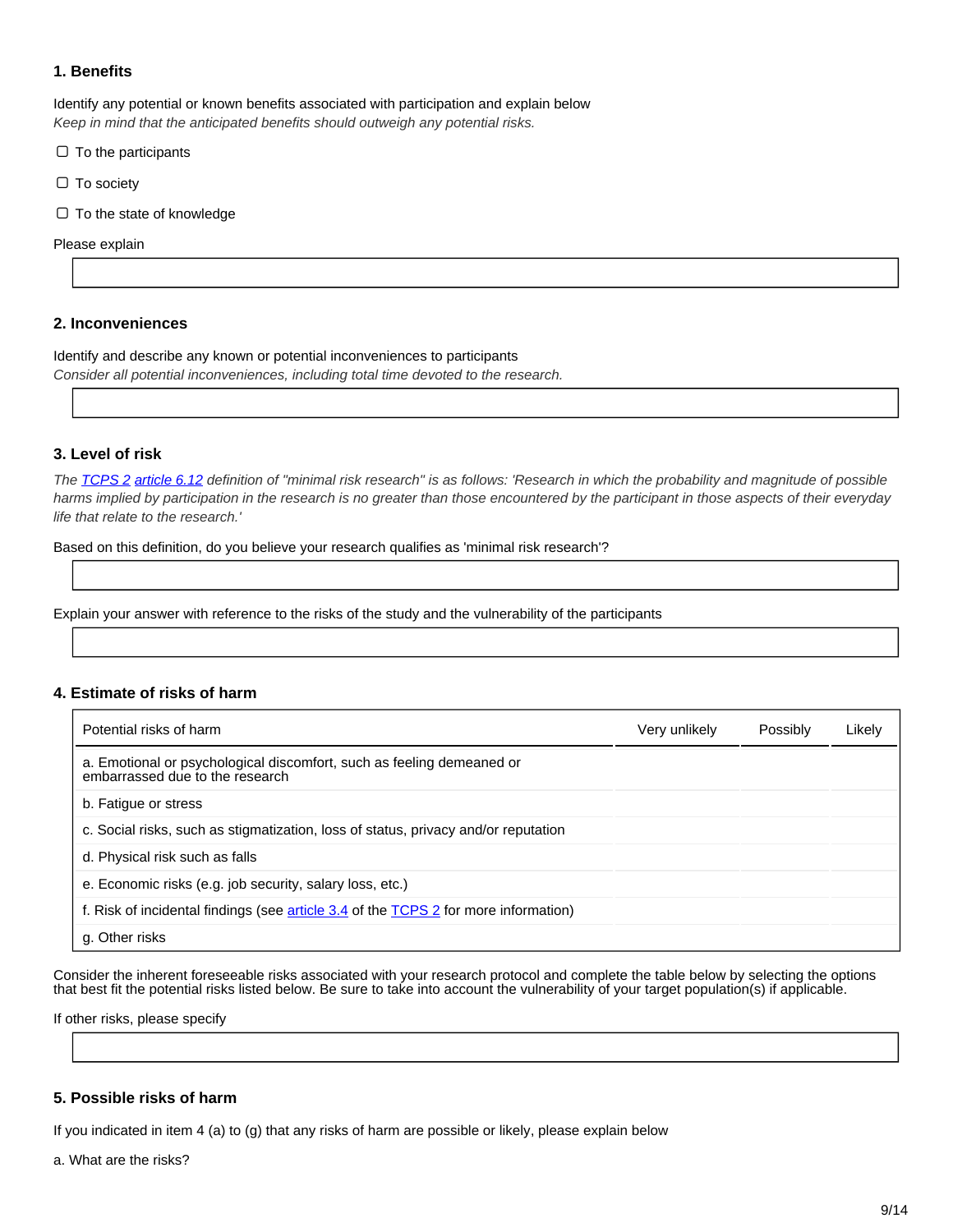I.e. elaborate on risks you have identified above.

b. What will you do to try to minimize, mitigate, or prevent the risks?

c. How will you respond if the harm occurs?

I.e. what is your plan?

d. If you have indicated that there is a risk of incidental findings in item 4 (f), please outline your proposed protocol for information and/or action

e. If one of your participant groups could be considered vulnerable, please describe any specific considerations you have built into the protocol to address this

### **6. Risk to researcher(s)**

Does this research study pose any risks to the researchers, assistants and data collectors?

### **7. Deception**

Will participants be fully informed of everything that will be required of them prior to the start of the researcher session?

If not, complete the [Request to use Deception](https://www.uvic.ca/research/assets/docs/Ethics/Request_to_Use_Deception.doc) form on the ORS website

### **N. Incentives, reimbursement and compensation**

1.Is there any incentive, monetary or otherwise, being offered for participation in the research (e.g. gifts, honorarium, course credits, etc.)?

If "Yes", explain the nature of each incentive and why you consider it necessary

Also consider whether the amount or nature of the incentive could be considered a form of undue inducement or affect the voluntariness of consent. Clarify which participant groups will be provided with which incentives.

2. Is there any reimbursement or compensation for participating in the research (e.g. for transportation, parking, childcare, etc.)?

If "Yes", explain the nature of reimbursement or compensation and why you consider it necessary Also consider whether the amount of reimbursement or compensation could be considered a form of undue inducement or affect the voluntariness of consent. Clarify which participant groups will be provided with which kind of reimbursement or compensation.

3. Explain what will happen to the incentives, reimbursement or compensation if participants withdraw during data collection or any time thereafter

E.g. compensation will be pro-rated, full compensation will be given, etc.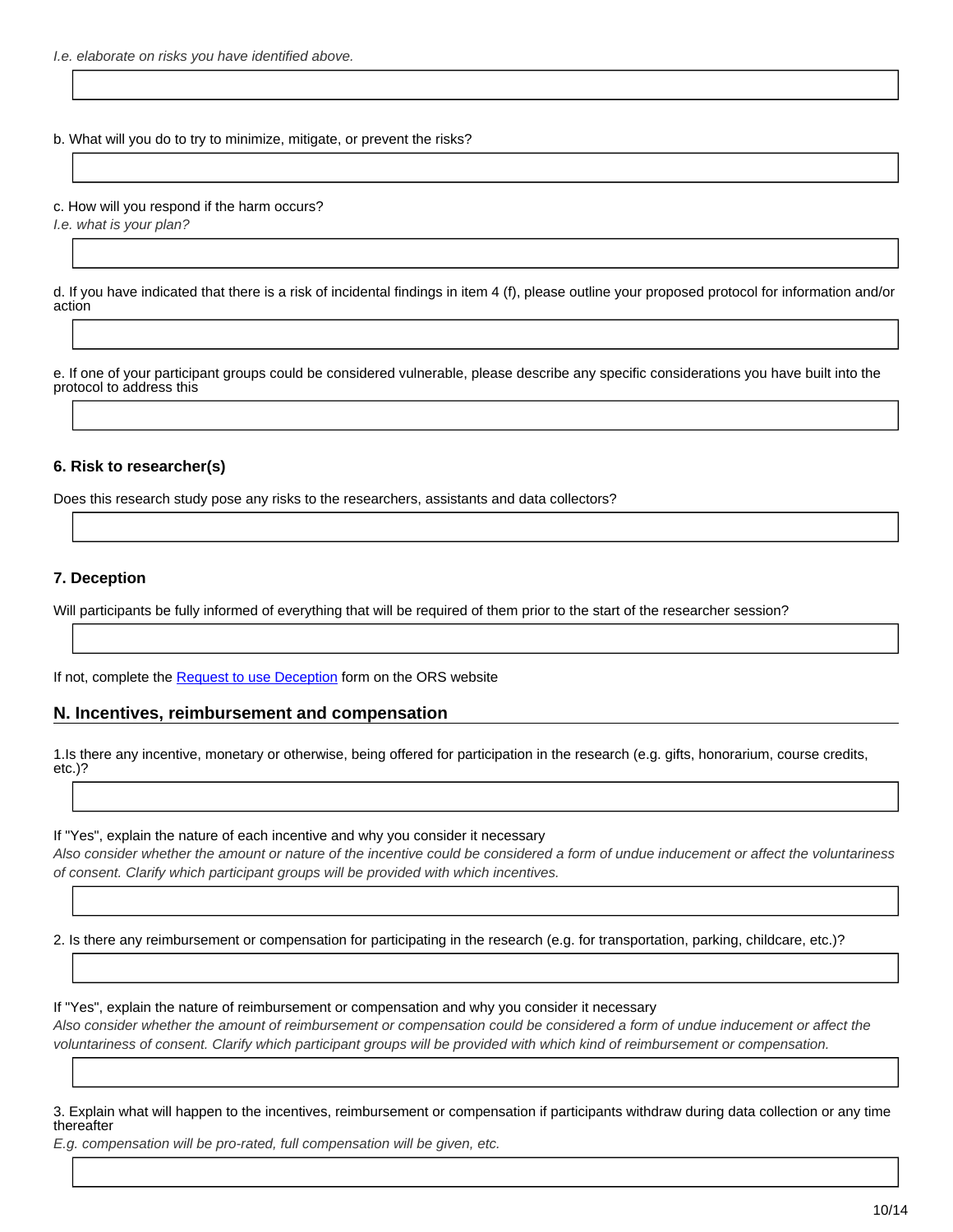## **O. Free and informed consent**

Consent encompasses a process that begins with initial contact and continues through to the end of the research process. Consult article 3.2 of the **TCPS 2** and appendix V of the guidelines for further information.

### **1. Participant's capacity (competence) to provide free and informed consent**

Capacity refers to the ability of prospective or actual participants to understand relevant information presented about a research project, and to appreciate the potential consequences of their decision to participate or not participate. See the [TCPS 2](http://www.pre.ethics.gc.ca/eng/policy-politique_tcps2-eptc2_2018.html), [chapter 3, section C,](http://www.pre.ethics.gc.ca/eng/tcps2-eptc2_2018_chapter3-chapitre3.html) for further information.

Identify your potential participants (check all that apply)

a. Competent

- $\Box$  i) Competent adults
- $\Box$  ii) A protected or vulnerable population (e.g. inmates, patients)
- $\Box$  iii) Competent youth aged 13 to 18
- $\Box$  iv) Competent children under 13 (who are able to provide fully informed consent)
- b. Non-competent
- $\Box$  i) Non-competent adults
- $\Box$  ii) Non-competent youth

 $\Box$  iii) Non-competent children (young children and/or children with limited abilities to provide fully informed consent)

### **2. Means of obtaining and documenting consent and/or assent:**

#### Check all that apply

When completing this section make sure that you consider all of your participant groups, upload copies of relevant materials and complete section O3.

- $\Box$  Signed consent
- □ Verbal consent
- $\Box$  Letter of information for implied consent (e.g. anonymous, mail back or web-based survey)
- $\Box$  Signed or verbal assent for non-competent participants
- $\Box$  Other means
- $\Box$  Consent will not be obtained
- $\Box$  Signed consent from the parents/guardians for youth/child participants
- $\Box$  Information letters for the parents/guardians of youth/child participants

### **3. Informed consent**

Describe the exact steps (chronological order) that you will follow in the process of explaining, obtaining, and documenting informed consent

Ensure that consent procedures for all participant groups are identified (e.g. group 1 - teachers, group 2 - parents, group 3 - students). Be sure to indicate when participants will first be provided with the consent materials (e.g. prior to first meeting with the researcher?). If consent will not be obtained, explain why not with reference to the [TCPS 2](http://www.pre.ethics.gc.ca/eng/policy-politique_tcps2-eptc2_2018.html) [articles 3.5 and 3.7.](http://www.pre.ethics.gc.ca/eng/tcps2-eptc2_2018_chapter3-chapitre3.html)

### **4. Ongoing consent**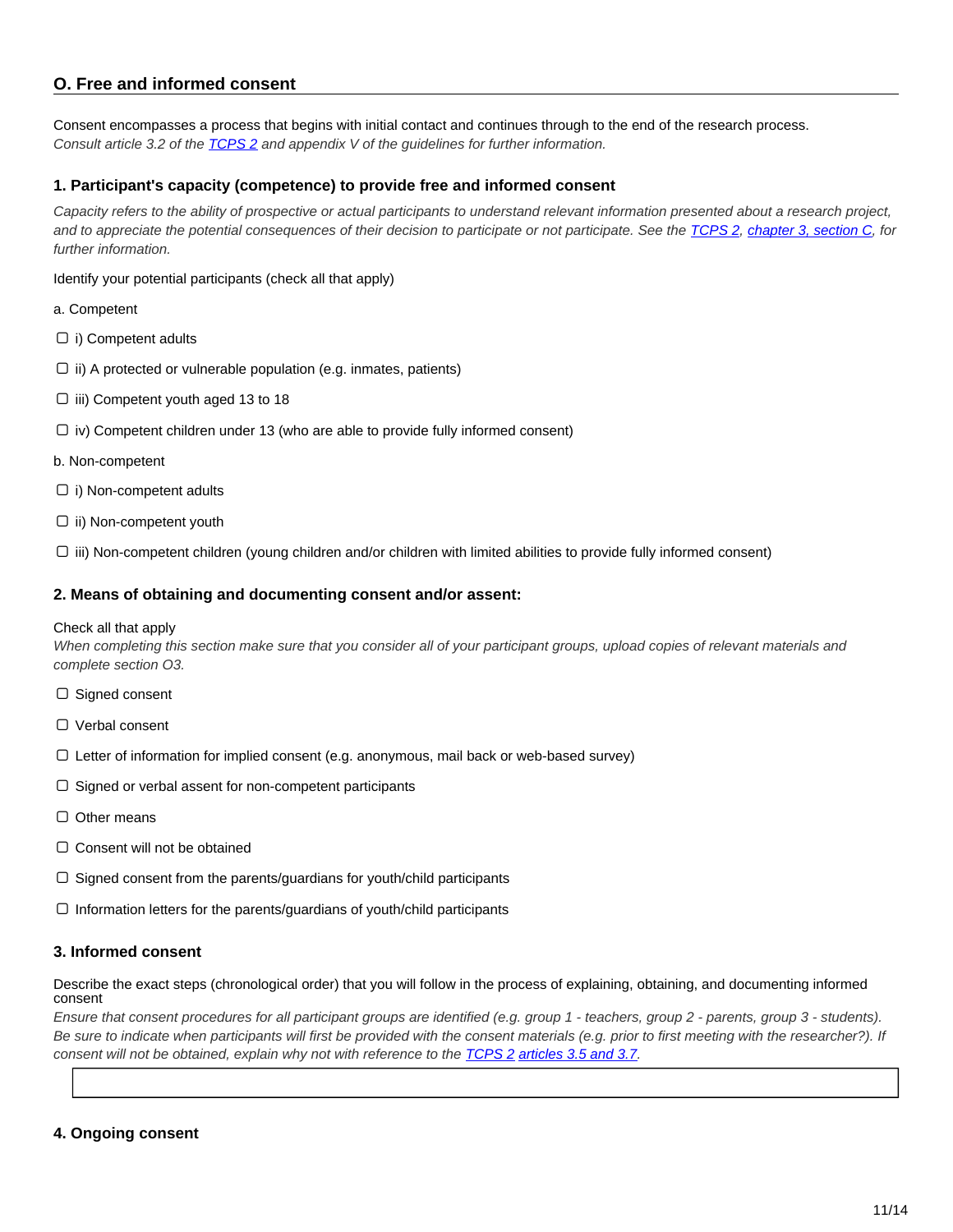### If "Yes", describe how you will obtain and document ongoing consent

If consent procedures differ for each group or activity, please clarify each group or activity that you are referring to.

### **5. Participant's right to withdraw**

[Article 3.1]( http://www.pre.ethics.gc.ca/eng/tcps2-eptc2_2018_chapter3-chapitre3.html ) of the [TCPS 2]( http://www.pre.ethics.gc.ca/eng/policy-politique_tcps2-eptc2_2018.html ) states that participants have the right to withdraw at any time and can withdraw their data and human biological materials.

a. Describe what participants will be told about their right to withdraw from the research at any time (i.e., who to contact and how) If compensation is involved, explain what participants will be told about compensation if they withdraw. If you have different participant groups and/or different data collection methods, clarify the different procedures for withdrawing as necessary.

b. What will happen to a person's data if they withdraw part way through the study or after the data have been collected/submitted? If applicable, include information about visual data such as photos or videos. If you have different participant groups and/or different data collection methods, clarify the different procedures for withdrawing as necessary. Ensure this information is included in the consent documents.

 $\Box$  Participant will be asked if they agree to the use of their data

 $\Box$  It will not be used in the analysis and will be destroyed

 $\Box$  It is logistically impossible to remove individual participant data (e.g. anonymously submitted data)

When linked to group data (e.g. focus group discussions), it will be used in summarized form with no identifying information

Please make sure that you have uploaded all the documents relevant to this section. Add any other documents that you think may be relevant to this section.

Where draft versions are appended please ensure that final versions are submitted when available. If final versions differ significantly after you have obtained research ethics approval, you will need to submit a Request for Modification.

# **P. Anonymity and confidentiality**

### **1. Anonymity**

Anonymity means that no one, including the principal investigator, is able to associate responses or other data with individual participants.

- a. Will the participants be anonymous in the data gathering phase of research?
- b. Will the participants be anonymous in the dissemination of results (be sure to consider use of video, photos)?

### **2. Confidentiality**

Confidentiality means the protection of the person's identity (anonymity) and the protection, access, control and security of their data and personal information during the recruitment, data collection, reporting of findings, dissemination of data (if relevant) and after the study is completed (e.g. storage). The ethical duty of confidentiality refers to the obligation of an individual or organization to safeguard entrusted information. The ethical duty of confidentiality includes obligations to protect information from unauthorized access, use, disclosure, modification, loss or theft.

a. Are there any limits to protecting the confidentiality of participants?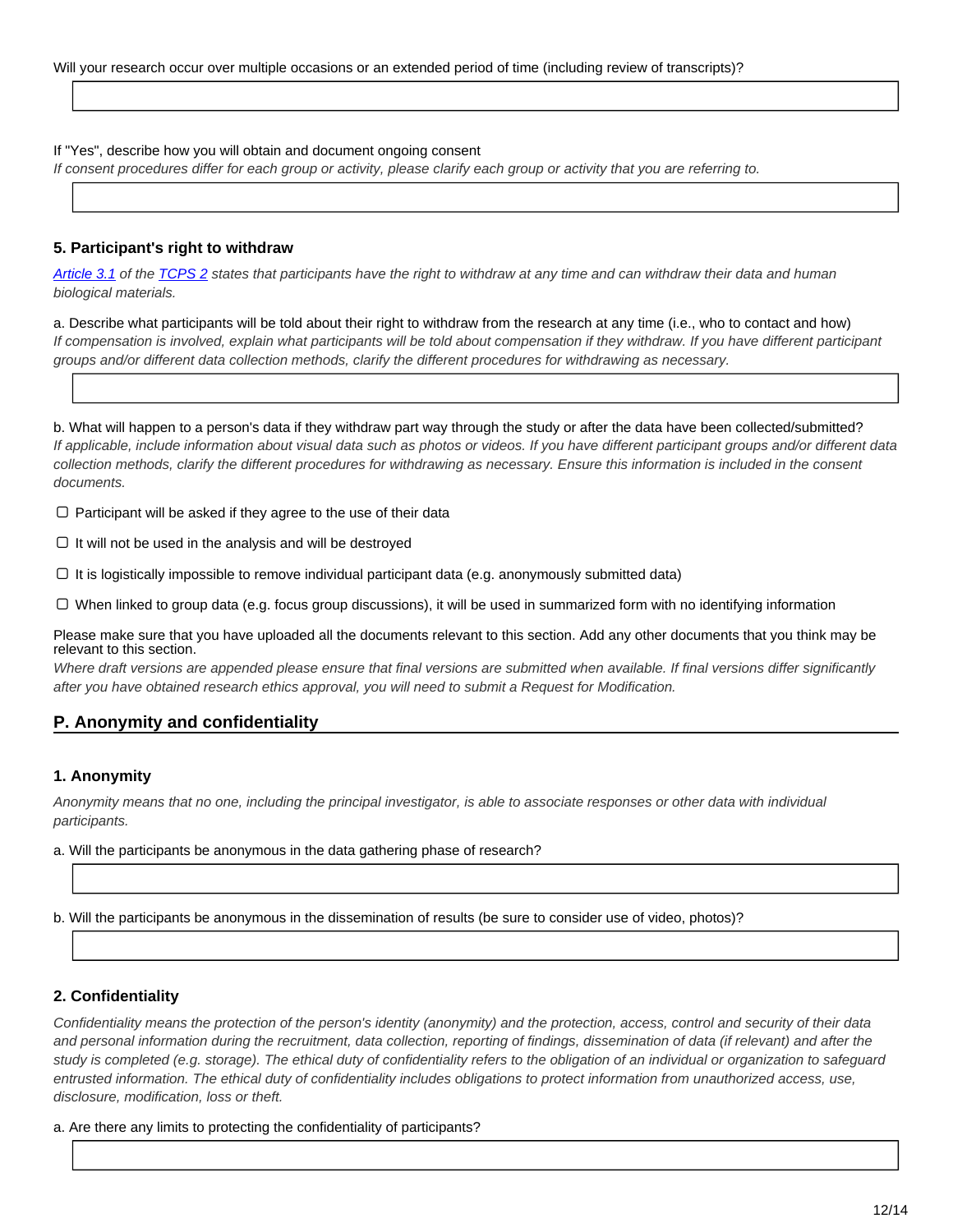b. If confidentiality will be protected, describe the procedures to be used to ensure the anonymity of participants and for preserving the confidentiality of their data (e.g. pseudonyms, changing identifying information and features, coding sheet, etc.) If you will use different procedures for different participant groups and/or different data methods be sure to clarify each procedure.

c. If there are limits to confidentiality indicated in section P.2.a, explain what the limits are and how you will address them with the participants

If there are different procedures for different participant groups and/or different data collection methods, be sure to clarify each procedure.

### **Q. Use and disposal of data**

### **1. Use(s) of data**

a. What use(s) will be made of all types of data collected (field notes, photos, videos, audiotapes, transcripts, etc.)?

b. Will your research data be analyzed, now or in future, by yourself for purposes other than this research project?

c. Will your research data be analyzed, now or in future, by other persons for purposes other than explained in this application?

### **2. Commercial purposes**

Do you anticipate that this research will be used for a commercial purpose?

### **3. Maintenance and disposal of data**

Describe your plans for protecting data during the project, and for preserving, archiving, or destroying all the types of data associated with the research (e.g. paper records, audio or visual recordings, electronic recordings, coded data) after the research is completed:

#### a. Means of storing and securing data

E.g. encryption, password protected computer files, locked cabinet, separation of key codes from raw data etc.

#### b. Location of storing data

Include location of data-storage servers if using web-based technology.

### c. Duration of data storage

If data will be kept indefinitely, explain why this is necessary and state whether the data will contain identifiers or links to identifiers.

### d. Methods of destroying or archiving data

If archiving data, please describe measures to secure or protect the data. If the archiving will involve a third party (e.g. library, community agency, Aboriginal band, etc.) please provide details.

# **4. Dissemination**

How do you anticipate disseminating the research results? (check all that apply)